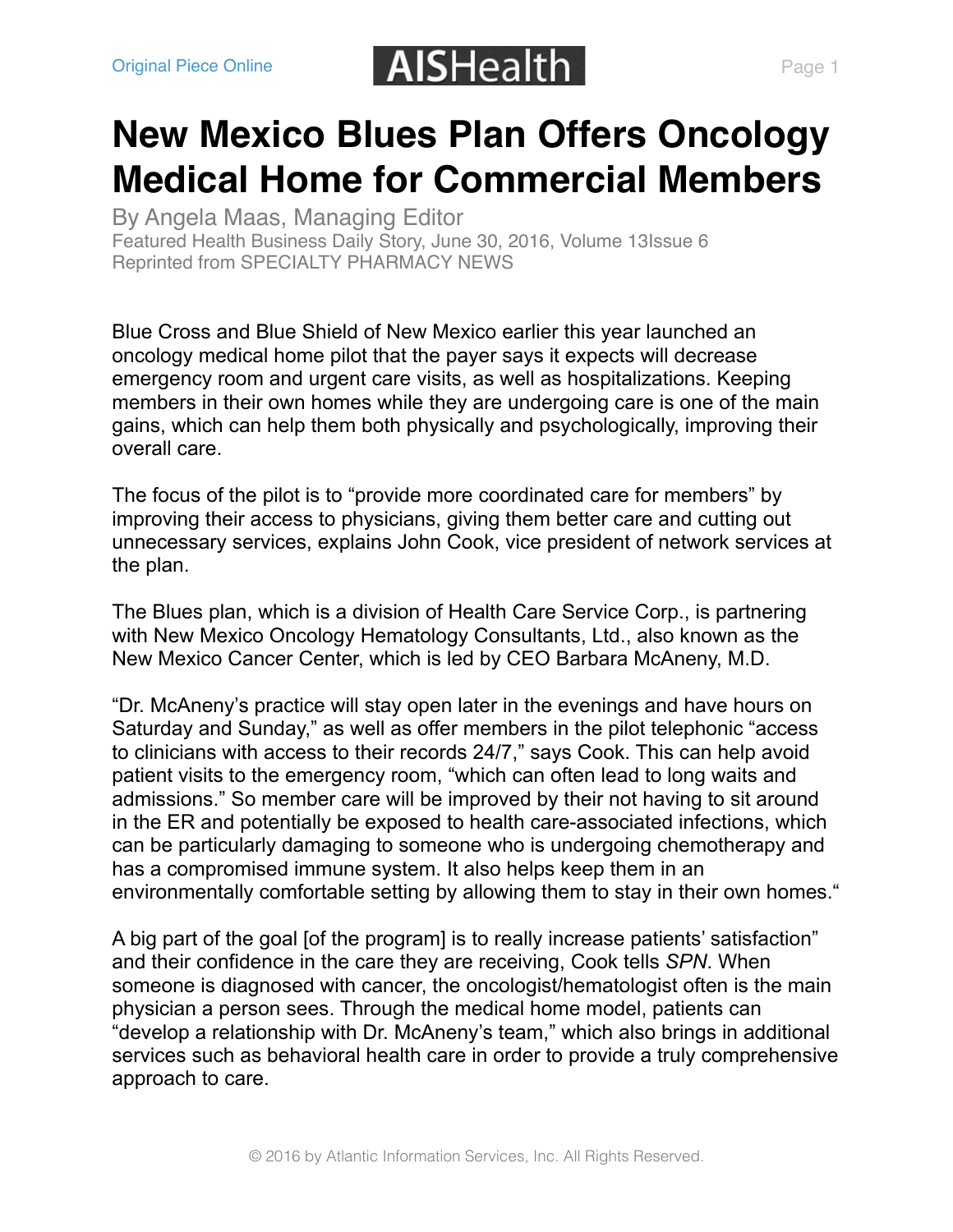"The oncologist becomes the primary care physician," notes Cook. "Dr. McAneny takes the approach that they will provide total coordination of the patient's care."

The groups launched the pilot in February. As far as its expected length, Cook says, "we don't have a hard ending in mind," but "hopefully it'll run a number of years." At this point, only one location out of three — in Albuquerque — of the New Mexico Cancer Center is participating.

For now, the program includes only commercial members diagnosed with one of the following seven cancers: breast, colon, lung, lymphoma, melanoma, pancreatic and thyroid. These conditions are "cancers that we and Dr. McAneny's practice had clinical pathways built for." Not surprisingly, they are also "most of the cancers she sees," says Cook, adding that McAneny "sees one in three New Mexicans facing cancer."

## Plans Are to Expand to Medicare, Medicaid

Blue Cross and Blue Shield of New Mexico has half a million covered lives across all lines of business, and Cook says it plans to expand beyond commercial members to its Medicare and Medicaid lines. Based on March data, "there are about 50 patients enrolled in the program," and the insurer anticipates that the "figure will get to 150 or so with all lines of business" participating in it.

In 2012, McAneny and her company Innovative Oncology Business Solutions, Inc. were awarded a \$19.8 million Center for Medicare and Medicaid Innovation grant to develop a community oncology medical home in order to see how cancer practices could provide better patient care at a lower cost. Seven locations around the country participated in the pilot, known as COME HOME (an acronym for Community Oncology Medical Home).

According to the COME HOME website, "We project overall Medicare cost savings of \$4,178 per member per year (PMPY), which represents a savings rate of approximately 6.276%. Based on a Medicare enrollment of 8,022 patients over 3 years, we project total Medicare savings of \$33.5 million and net savings of \$13.76 million (after budget costs)."

In May 2015, the New Mexico Cancer Center received accreditation as an oncology medical home from the Commission on Cancer. Only a handful of practices in the country have been accredited through the commission, which is a program of the American College of Surgeons.

Cook hails the COME HOME model and McAneny's involvement with New Mexico Oncology Hematology Consultants, as well as her participation in various